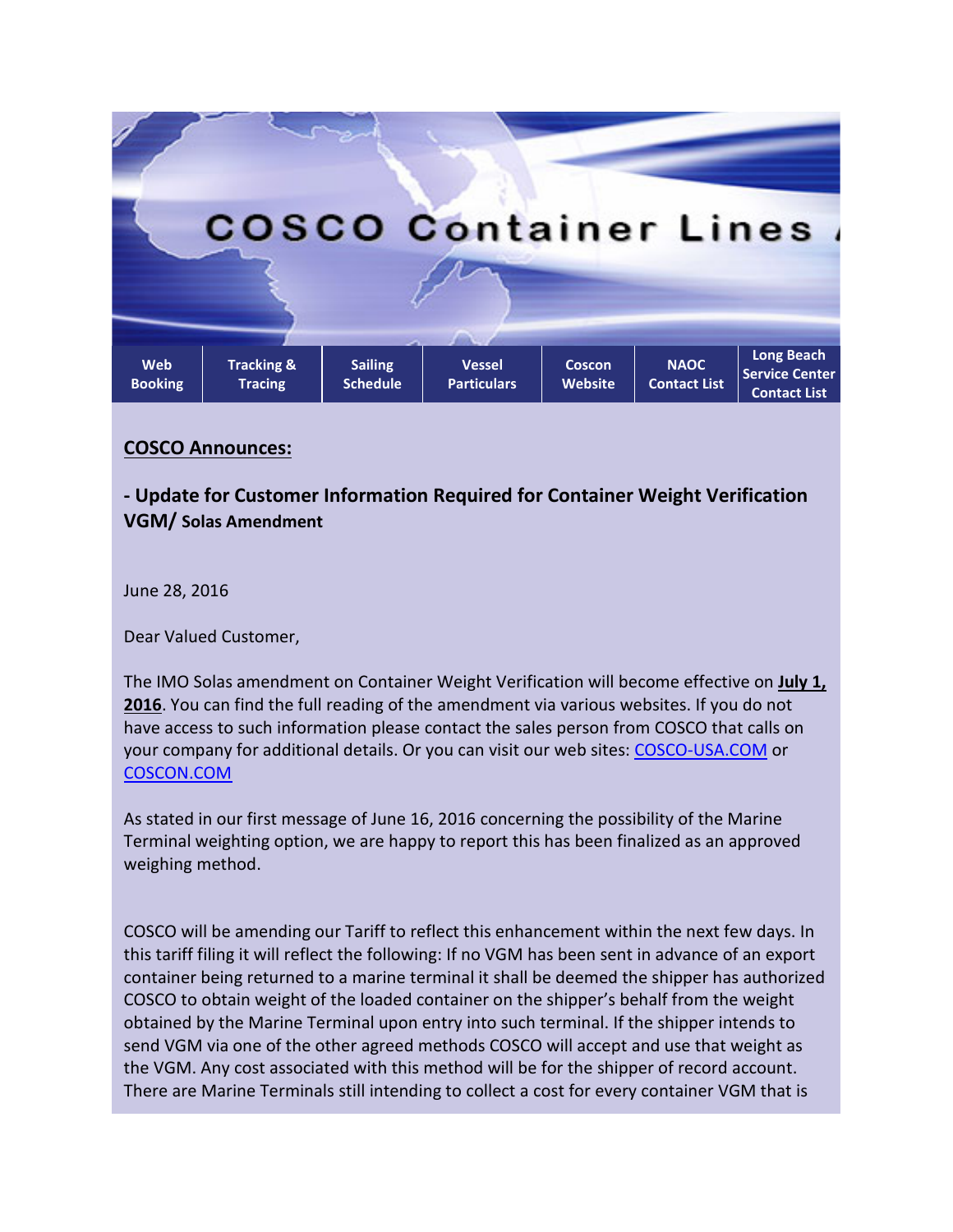accepted this way. We are still working with those terminals to have these cost eliminated. Any cost associated with this method will be for the shipper of records account.

If the shipper intends to send VGM via one of the other agreed methods COSCO will accept and use that weight as the VGM.

**The above option is only for cargo loading at U.S. Load ports. This does not include any of the Load ports in Canada. For Canada load ports you can only use methods 1, 2, 3 or 4 below at this time.**

We would also acknowledge the exceptional work of The Ocean Carrier Equipment Management Association (OCEMA) for spearheading the SOLAS Amendment in the U.S. and working through the detailed process.

At COSCO we are taking this new requirement very serious as it is a matter of safety for all involved. No matter how and where you get Container Weight Certification, it is your responsibility, the shipper of record, to submit VGM information to COSCO before required date. Below we outline what the options are and what is required for some of these options to be used.

COSCO currently accepts the Container Weight Verification using the following 5 methods:

## **1: Vermas (EDI)**

**2: Electronic Shipping Instructions (E-SI)** - Customers using EDI shipping instructions to submit their VGM will be required to submit their shipping instructions earlier than the standard documentation cutoff for terminals that requires VGM before gate in. For this reason, COSCO strongly recommends using VERMAS EDI to submit VGM's.

## **3: Website of our company**

**4: In written form (Email)** - This option will only be available during the initial implementation and will eventually be phased out. We encourage you to submit via one of the other 3 options

## **5: Scaled weight from Marine Terminal as described above**. (only for U.S. Load Ports)

**Methods 1 and 2** require an application to be completed to allow the EDI information to flow from Customer to COSCO. This is a process that requires at least 1 week to set up and test, so if this is the preferred method you want to use we encourage you to complete the application A.S.A.P. If you prefer this method please see the below application. Kindly complete and send to Shannon Collins at **Scollins@cosco-usa.com** or to your local sales